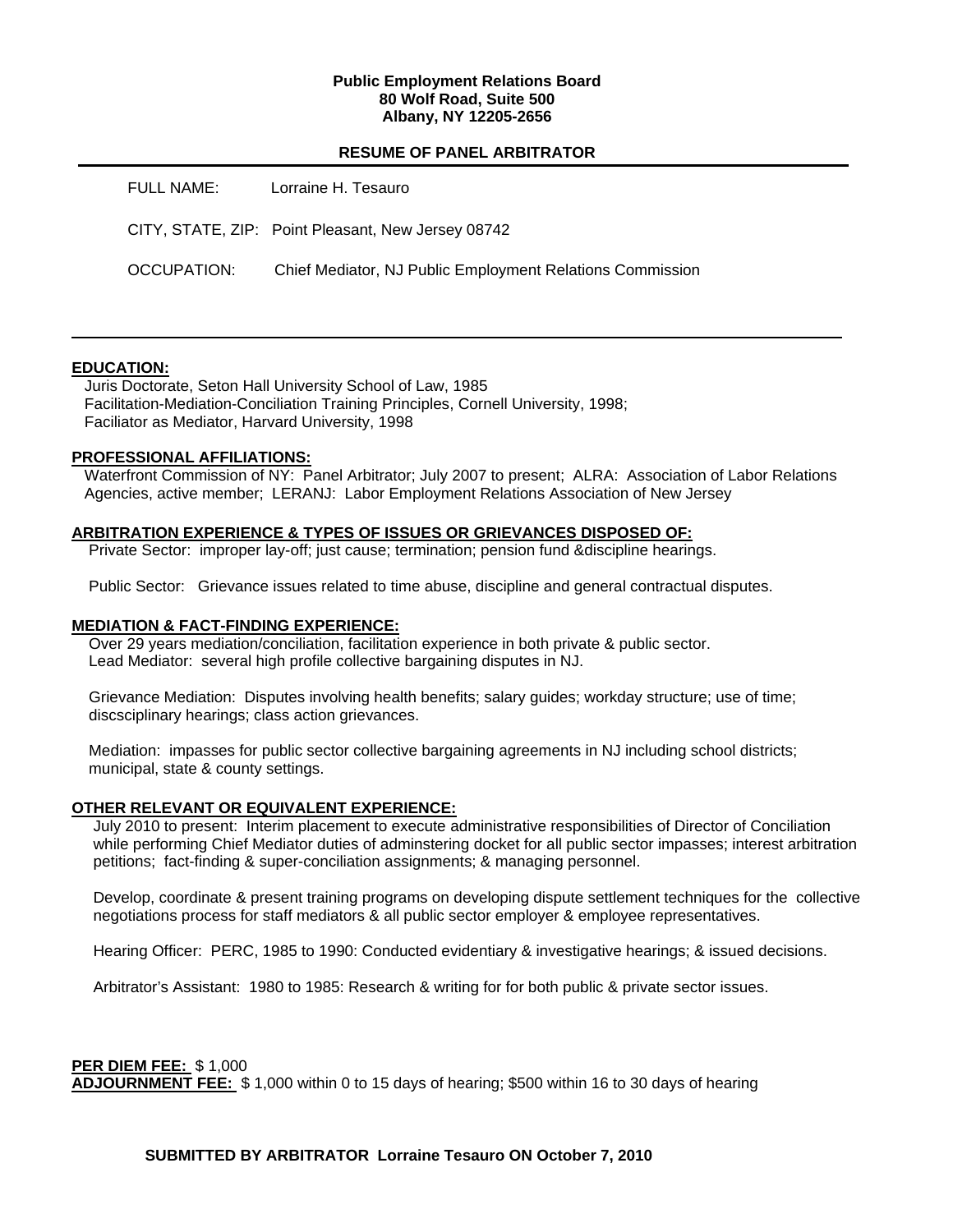### **Public Employment Relations Board 80 Wolf Road, Suite 500 Albany, NY 12205-2656**

# **BILLING DISCLOSURE STATEMENT**

## ARBITRATOR'S NAME: **Lorraine H. Tesauro**

The following is a description of my fees and expenses:

## A) HEARING TIME.

- (1) My per diem is \$1,000 for each day or any part thereof spent hearing a case.
- (2) If a hearing day exceeds six (6) hours, I charge:

 $\Box$ a second full per diem  $\boxtimes$ a prorated per diem

 $\Box$ no additional charge  $\Box$ other (describe) :

(3) Additional comments:

B) STUDY TIME.

- (1) I charge \$ 1,000 for each day spent in preparation of the opinion and award.
- (2) This charge  $\boxtimes$  will  $\Box$  will not be prorated for partial days devoted to such preparation.
- (3) Additional comments:

## C) TRAVEL TIME AND EXPENSES.

- (1) When travel time plus hearing time exceeds hours in a calendar day:
	- $\boxtimes$  Not applicable (no additional charge)
	- $\Box$  I charge as follows (describe):
- (2) I charge for actual, travel-related expenses incurred in connection with the case  $\boxtimes$ YES  $\Box$  NO.

Where appropriate, a mileage charge for auto travel will be billed at:

| $\boxtimes$ Prevailing IRS rate | $\Box$ Other (describe): |
|---------------------------------|--------------------------|
|---------------------------------|--------------------------|

(3) When the scheduled hearing day(s) requires an overnight stay:

 $\boxtimes$ There is no charge, other than for lodging and subsistence.

 $\Box$ I charge as follows (describe):

(4) Additional Comments: